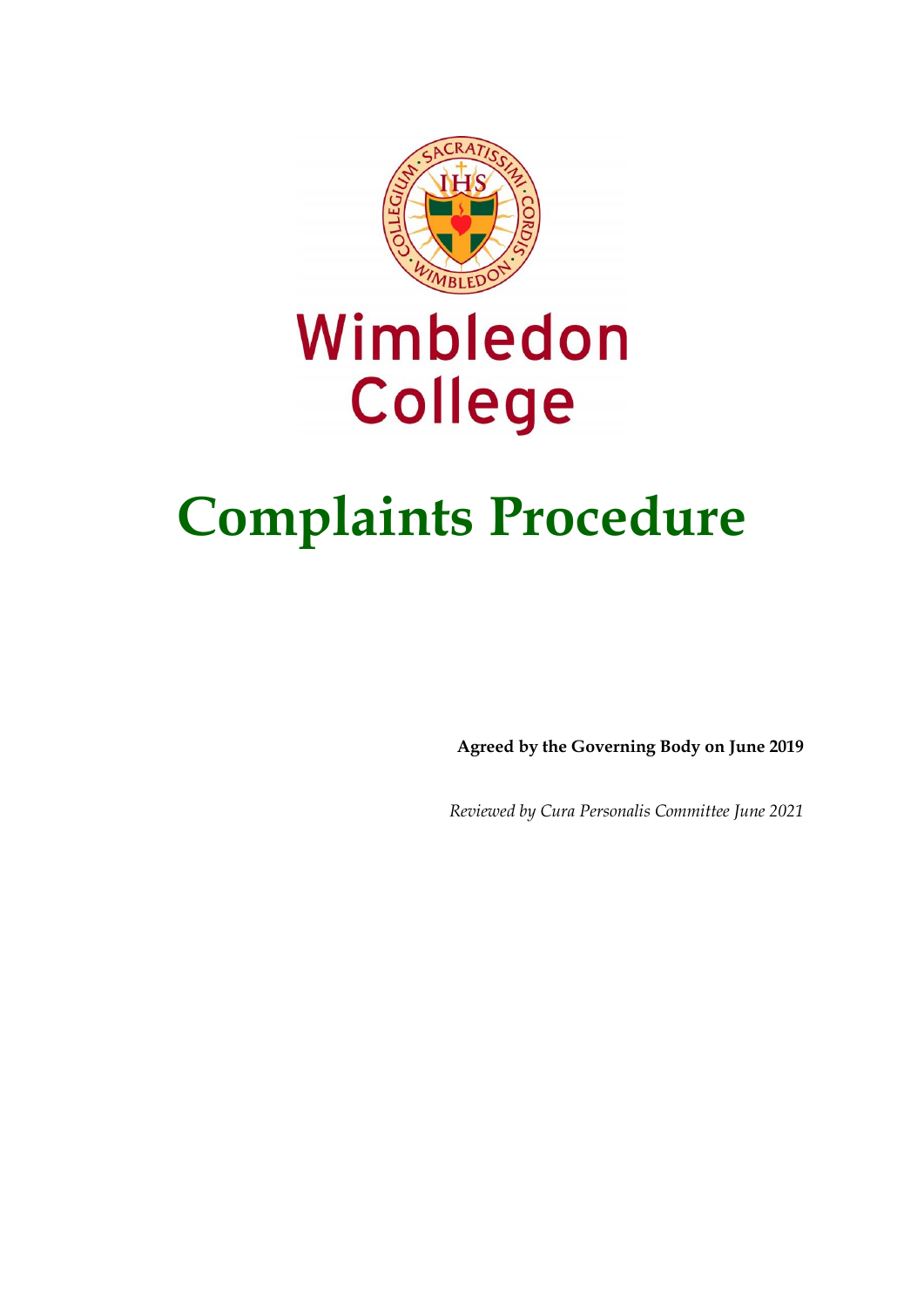Every so often situations arise where something has, or seems to have, gone wrong. The school welcomes communication from parents and is committed to sorting out any problems to everyone's satisfaction. We are not too proud to make an apology when one is due. Successful education relies on trust and co-operative relations between home and school. The manner in which problems are resolved makes all the difference.

#### **Before a concern becomes a complaint**

Do not hesitate to contact the school if you are uneasy or dissatisfied about something. It is important not to let little concerns build up into serious mistrust or irritation. We are as keen to see things run smoothly as you are - after all, we all want the best for the children.

When you contact the school, begin as informally as possible - say what concerns you and try to find out the facts. You will be in a much better position to know if you have grounds for a complaint when you are in possession of all the facts. We may be able to give an explanation or fill in details which answer your concerns. Do not rely solely on your child's account or on information from other parents.

A concern or complaint can be made in person, in writing or by telephone. They may also be made by a third party acting on behalf on a complainant, as long as they have appropriate consent to do so.

A 'phone call is better than a letter, and a temperate letter is better than an ultimatum or threat of action. We welcome 'phone calls or personal visits from parents who wish to talk about a concern before it becomes a complaint.

#### **What is a complaint?**

#### Definitions

**A concern** may be defined as '*an expression of worry or doubt over an issue considered to be important for which reassurances are sought'*.

**A complaint** may be defined as '*an expression of dissatisfaction however made, about actions taken or a lack of action*'.

We understand however, that there are occasions when people would like to raise their concerns formally. In this case, Wimbledon College will attempt to resolve the issue internally, through the stages outlined within this complaints procedure.

It is worth thinking clearly about what it is that you wish to complain about:

- Is it a decision someone has taken in regard to your son?
- Is it someone's actions or words which you do not think are acceptable?
- Is it a matter of bias, unfair or unequal treatment?
- Is it a school policy or practice with which you disagree?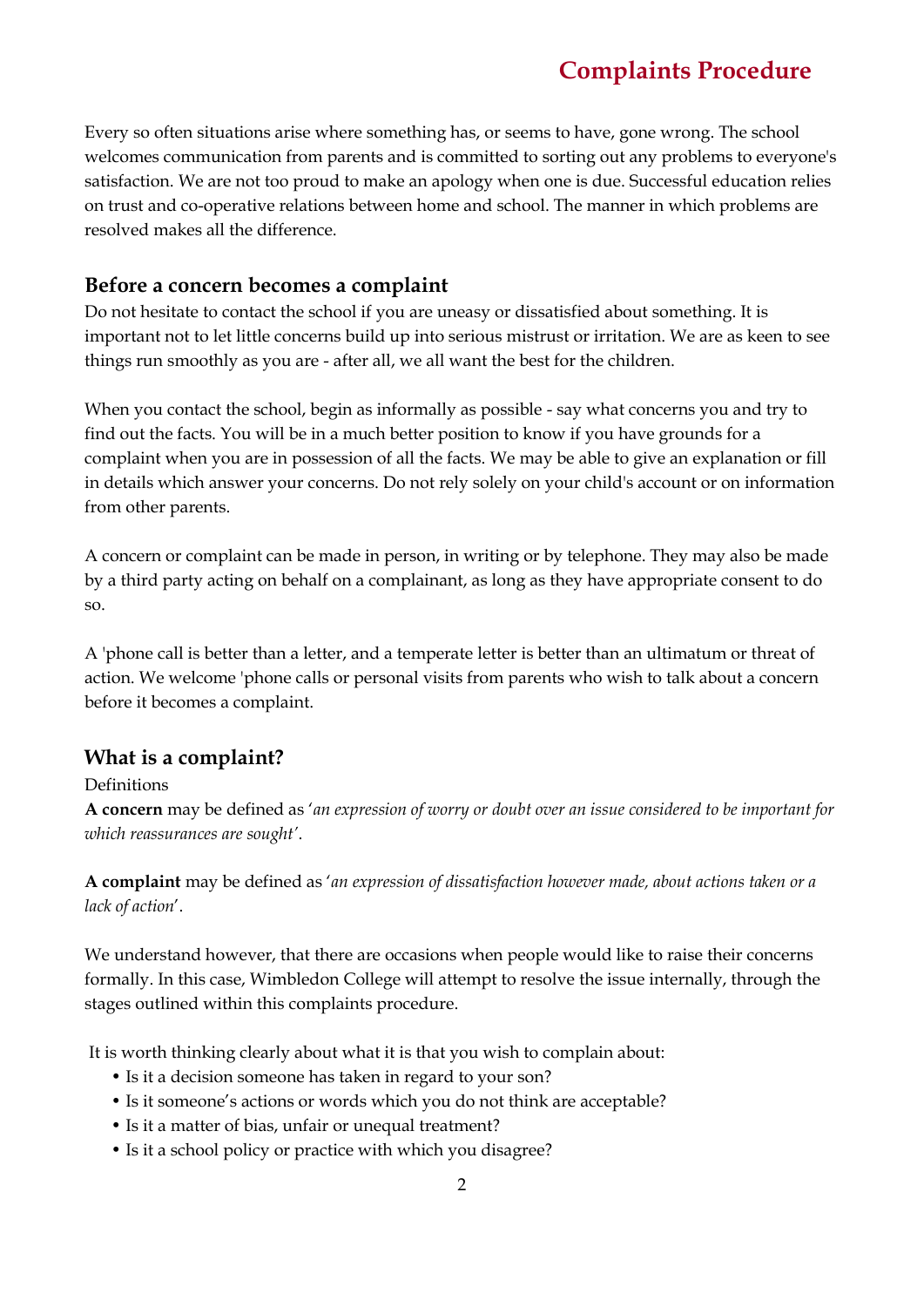• Are you asking for your son to be exempted from some rule, requirement or expectation?

You should also consider and be clear what you are seeking as an outcome of your complaint:

- Do you want an explanation or justification?
- Do you want an apology?
- Do you want a decision changed?
- Do you want a policy or practice reconsidered by those responsible for running the school?
- If you son is involved in the complaint, how do you want him involved in its resolution?

Where your complaint is about a wider policy or practice in the school, it will be discussed by School Leadership Team and possibly by the Governors.

#### *Who can make a complaint?*

This complaints procedure is not limited to parents or carers of children that are registered at the school. Any person, including members of the public, may make a complaint to Wimbledon College about any provision of facilities or services that we provide. Unless complaints are dealt with under separate statutory procedures (such as appeals relating to exclusions or admissions), we will use this complaints procedure.

#### **The school's expectation of parents**

The school seeks to build a partnership with parents in the education of their children. This Complaints Procedure sets out how the school will deal with your concerns. For your part, we would ask that you:

• Don't believe everything you hear, even from your own children - things are often not entirely the way they are reported (by children or by other parents); children very much see things from their own point of view and important elements, circumstances and nuances of the story are often omitted in the version told to parents; it is always as well to find out the full story before charging in with a complaint.

• Find out what your child is like in school - you may be surprised; children in school can be very different people from the way they are at home - sometimes for better and sometimes for worse.

• Trust the school to resolve matters according to the aims and methods stated in this procedure.

- Seek information from the school where you need it.
- Consider what the school has to say.

• Disclose full and frank information which would help the school to resolve situations with integrity and justice.

• Take seriously and report without delay any concerns or suspicions of bullying.

• Do not involve your son inappropriately in your complaint - it is important that the he sees parents and school working together to resolve differences or difficulties; he should not be placed in a position where he appears impertinent, insolent, disobedient or acts inappropriately; remember that directly countermanding a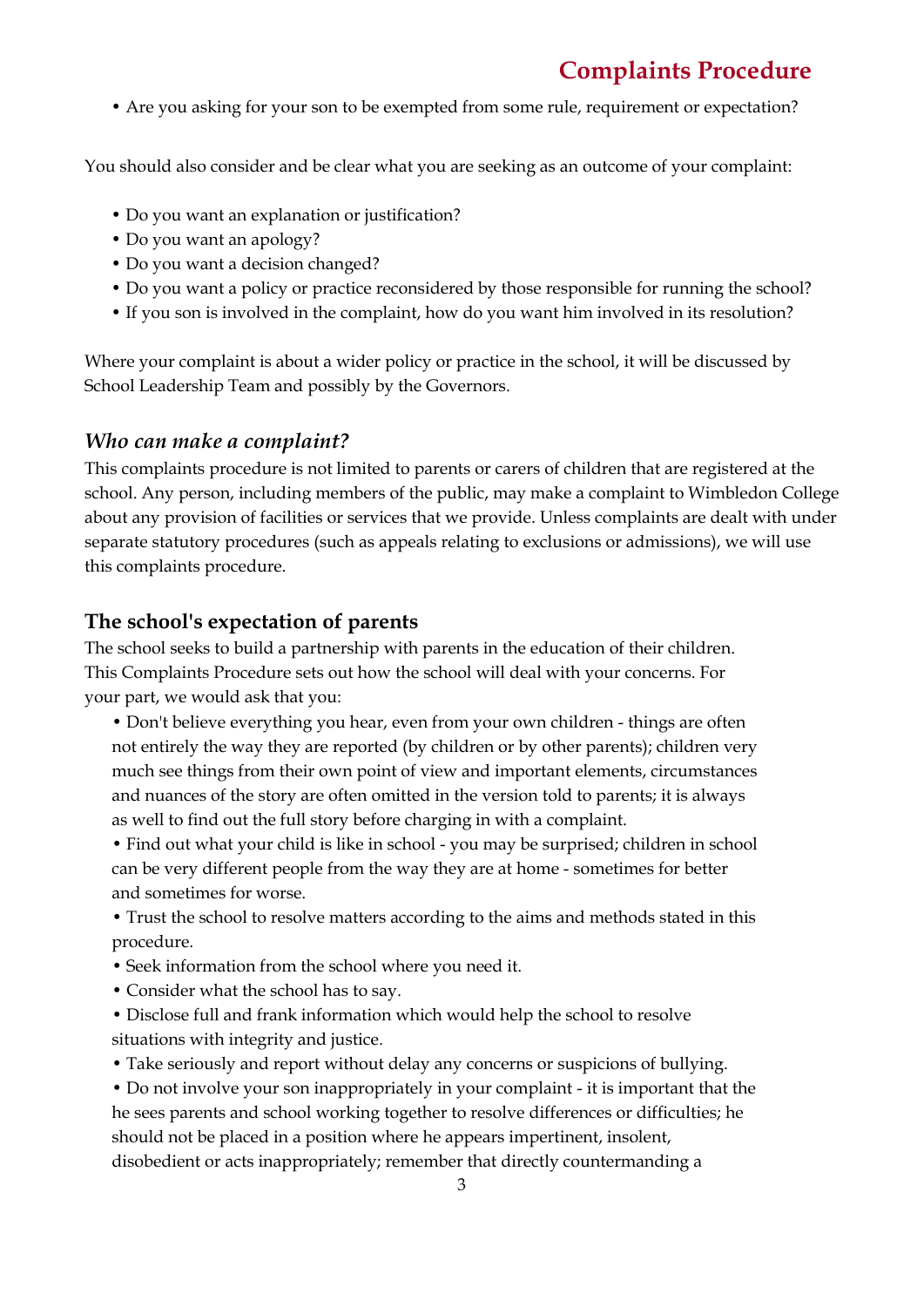teacher's instruction or requirement is likely to make matters worse and bring confrontation rather than resolution.

When presenting a complaint to the school, parents often claim that "many parents feel this way" – such claims are very difficult for the school to deal with – if there are other parents who feel the

same way as you on an important issue, please ask them to contact the school or allow you to name them so the school can talk to them also.

## **What you can expect of the school**

You can expect your complaint to be recorded, to be taken seriously and to be thoroughly investigated.

If you write, email or leave a message, you can usually expect the school to get back to you within two working days (term time) - this may not be a full response but will let you know that your complaint has been received and is being dealt with. The ends of terms are very busy and it may take longer to respond at those times.

You can expect staff to be friendly, courteous and supportive.

You can expect staff to be professional. This may sometimes mean we do not agree with you and must put forward a view or make a decision that you may not like - but we will always explain our reasons.

One member of staff will take lead responsibility for dealing with your complaint. You will be told who that person is and how to contact him or her.

If you have difficulty discussing a concern with a particular member of staff, we will respect your views. In these cases the Head Master will refer you to another staff member. Similarly, if the member of staff directly involved feels unable to deal with a concern, the Head Master will refer you to another staff member. The member of staff may be more senior but does not have to be. The ability to consider the concern objectively and impartially is more important.

Your son will be involved only if the complaint directly and personally concerns him. Parents are sometimes worried that if they complain there will be adverse consequences for their child. The College is firmly committed to ensuring that this is never the case.

You can expect a face-to-face meeting at any reasonable time and usually within five school days if you request it.

You can expect members of staff to treat the complaint with appropriate confidentiality.

## **Making a complaint – contacting the school**

Talk to the right person. It may be tempting to go "straight to the top" but putting the problem to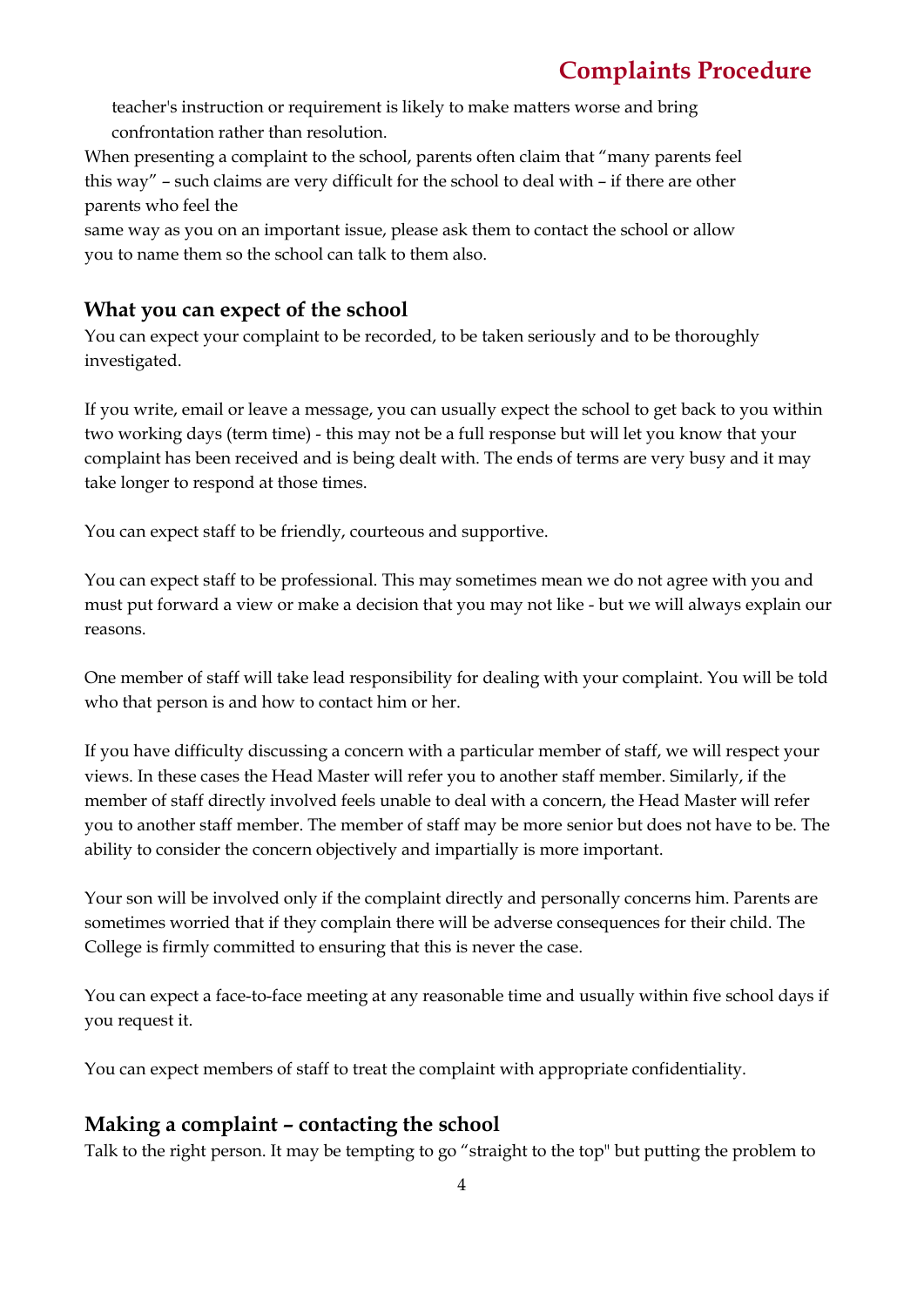the Head Master often escalates something that could have been better resolved at a lower level. The Head Master will pass your complaint to the person most appropriately placed to deal with it.

Your first approach will normally be your son's Head of Line. The Head of Line has immediate day-to-day responsibility for your child's studies, pastoral care, discipline and involvement in school life. In most cases it is they who will be best informed about your child and will be best placed to resolve problems.

The Head of Line will involve other senior members of staff (such as Heads of Department or Heads of Faculty) as appropriate. The Head of Line may pass more serious or complex problems to the Deputy Head to deal with. You will be kept informed of who is dealing with your complaint.

You are asked not to contact individual class or subject teachers directly.

You are asked not to send multiple copies of letters or emails to various people either within or outside the school. Please make your complaint to one person and allow that person to deal with it according to the procedure set out in this policy.

Complaints against school staff (except the Head Master) should be made in the first instance to the Head Master. This should be done in person, in writing or by telephone*.* Please mark them as Private and Confidential.

Complaints that involve or are about the Head Master should be addressed to the Chair of Governors, via the Clerk to Governors, at the school. Please mark them as Private and Confidential. The Chair of Governors will either deal with your complaint himself or appoint another governor to do so.

Complaints about the Chair of Governors, any individual governor or the whole governing body should be addressed to the Clerk to the Governing Body via the school office. Please mark them as Private and Confidential.

Complainants should not approach individual governors to raise concerns or complaints. They have no power to act on an individual basis and it may also prevent them from considering complaints as part of our appeal process.

#### **Taking the matter further**

If you are dissatisfied with the response you have received, or with the resolution of a matter, or if you wish to appeal against a decision, please write directly to the Head Master.

The Head Master will investigate any complaint (or appoint someone to do so) and hear any appeals brought by parents.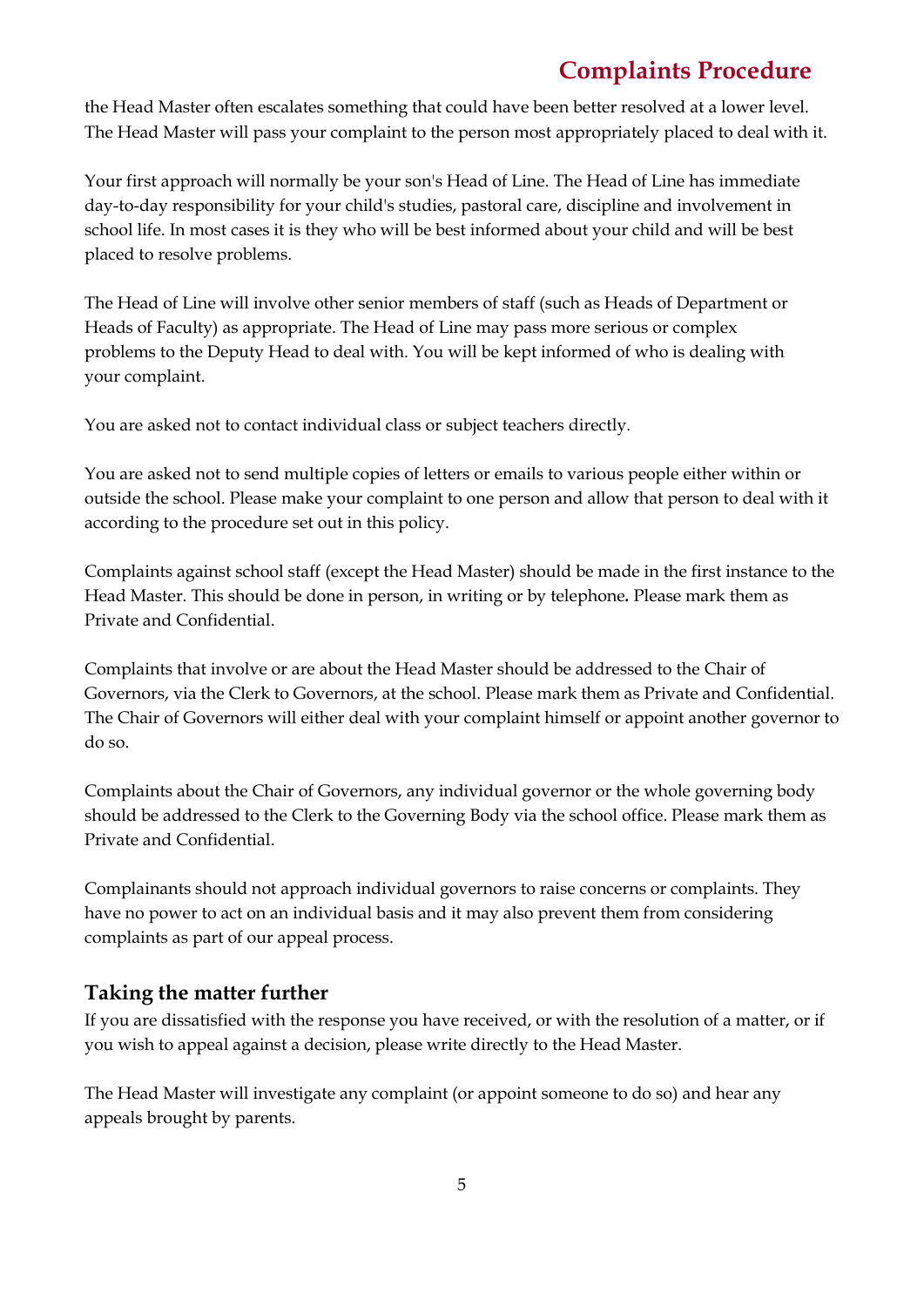After a reasonable time to investigate your complaint, the Head Master (or the person he delegates, usually a Deputy Head) will offer to meet you to discuss the outcome of your appeal.

## **Appealing to the Governors**

In most cases, complaints will be resolved by senior staff. Appeals against the decisions of senior staff will usually be heard by the Head Master. In some situations, however, parents may feel their complaint has still not been satisfactorily resolved and may wish to appeal to the Governors.

In the first instance, a written complaint should be made to the Chair of Governors.

The Chair of Governors will decide whether or not the Governing Body wishes to consider the complaint or whether he feels the complaint has been adequately dealt with by senior staff or the Head Master. If a complaint has been made and dealt with and followed by an appeal to the Head Master, the Chair may decide that the Governors will not hear a further complaint.

The Chair of Governors may investigate the complaint (or appoint someone to do so) and make such arrangements to resolve the matter as he can.

If the Chair of Governors is unable to resolve the complaint he may decide to refer it to the Governors' Conciliation Committee.

The Chair of Governors will ask three governors to constitute a Conciliation Committee to consider the appeal, one of whom will act as convenor and chair the committee.

You will be invited to a meeting with the Conciliation Committee and may submit papers to be read in preparation.

The Head Master and the senior member of staff who has been involved in your complaint will be invited to attend and to speak.

The aim of the Conciliation Committee is to reach a constructive conclusion.

At the meeting of the Conciliation Committee, you will be asked to explain your complaint or appeal. The Head Master (or other senior member of staff) may then ask questions, as may Governors. Then the Head Master may make a response and you, and Governors, may ask questions. The Chair of the Committee may then allow some free discussion. The aim of this discussion is to arrive at a resolution.

If a resolution is not forthcoming, the Head Master will then be asked to summarise the school's view and you will be asked to summarise your own view. The Governors will then consider the appeal privately. Any decision or recommendation they make will be communicated to you within two days.

The Governors will not usually enter into any further discussion of the matter.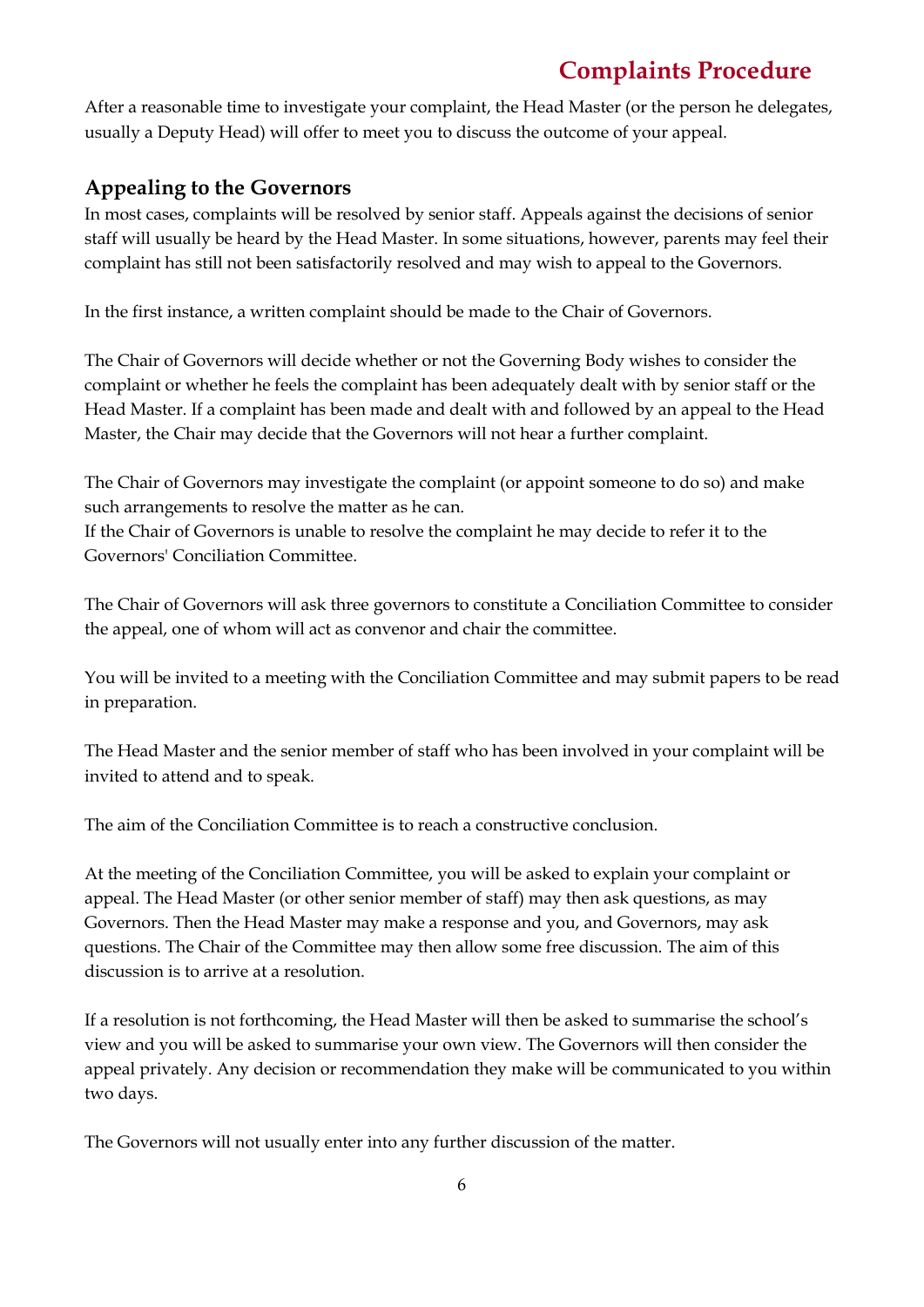### **Support**

At any stage of the complaints procedure, parents are welcome to bring with them a supportive friend who is not involved in the complaint.

Within the complaints procedure it is not appropriate for the school to engage in meetings to which parents bring legal representatives or advisors.

The school will not generally enter into correspondence with solicitors or others in place of direct communication with parents.

#### **Admissions**

Appeals on matters of admissions to the school are heard by an independent appeals panel as laid down in legislation.

### **Appeals against punishment**

The school has a procedure whereby pupils may appeal against punishments they feel are unfair or disproportionate. The details of the appeal procedure are published in the online *School Handbook*  and pupil *Handbook*. Parents are asked to allow this procedure to operate before becoming involved in an appeal against a disciplinary action.

#### **Anonymous complaints**

Anonymous complaints are unhelpful and will not usually be acted upon. However, the Head Master or Chair of Governors, if appropriate, will determine whether the complaint warrants an investigation.

All complaints are dealt with in line with the ethos of the school. No individual will be discriminated against if they or a member of their family make a complaint to the school.

#### **Time scales**

You must raise the complaint within three months of the incident or, where a series of associated incidents have occurred, within three months of the last of these incidents. We will consider complaints made outside of this time frame if exceptional circumstances apply.

## **Complaints received outside of term time**

We will consider complaints made outside of term time to have been received on the first school day after the holiday period.

## **Resolving complaints**

At each stage in the procedure, Wimbledon College wants to resolve the complaint. If appropriate, we will acknowledge that the complaint is upheld in whole or in part. In addition, we may offer one or more of the following: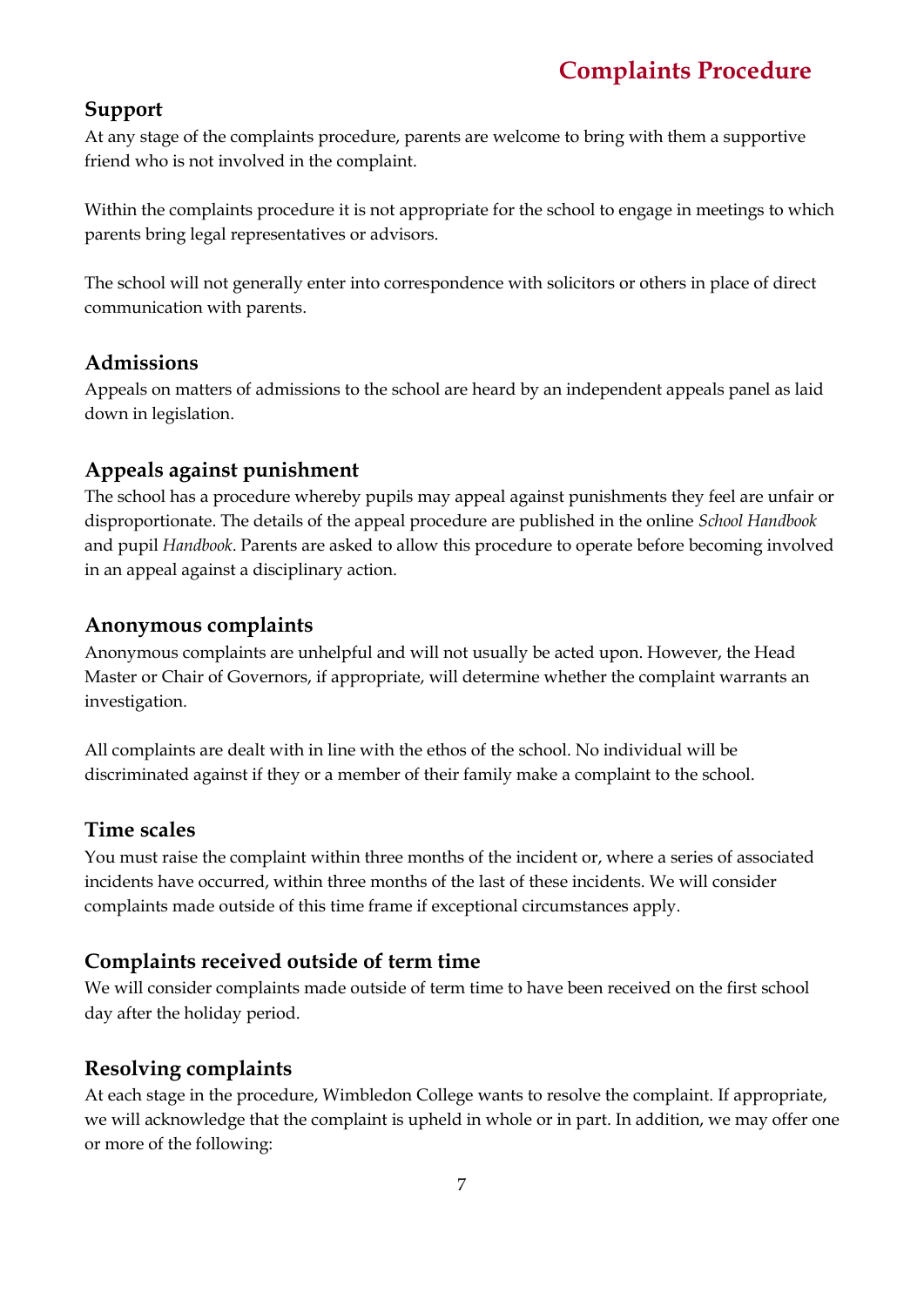- an explanation
- an admission that the situation could have been handled differently or better
- an assurance that we will try to ensure the event complained of will not recur
- an explanation of the steps that have been or will be taken to help ensure that it will not happen again and an indication of the timescales within which any changes will be made
- an undertaking to review school policies in light of the complaint
- an apology.

## **Withdrawal of a Complaint**

If a complainant wants to withdraw their complaint, we will ask them to confirm this in writing.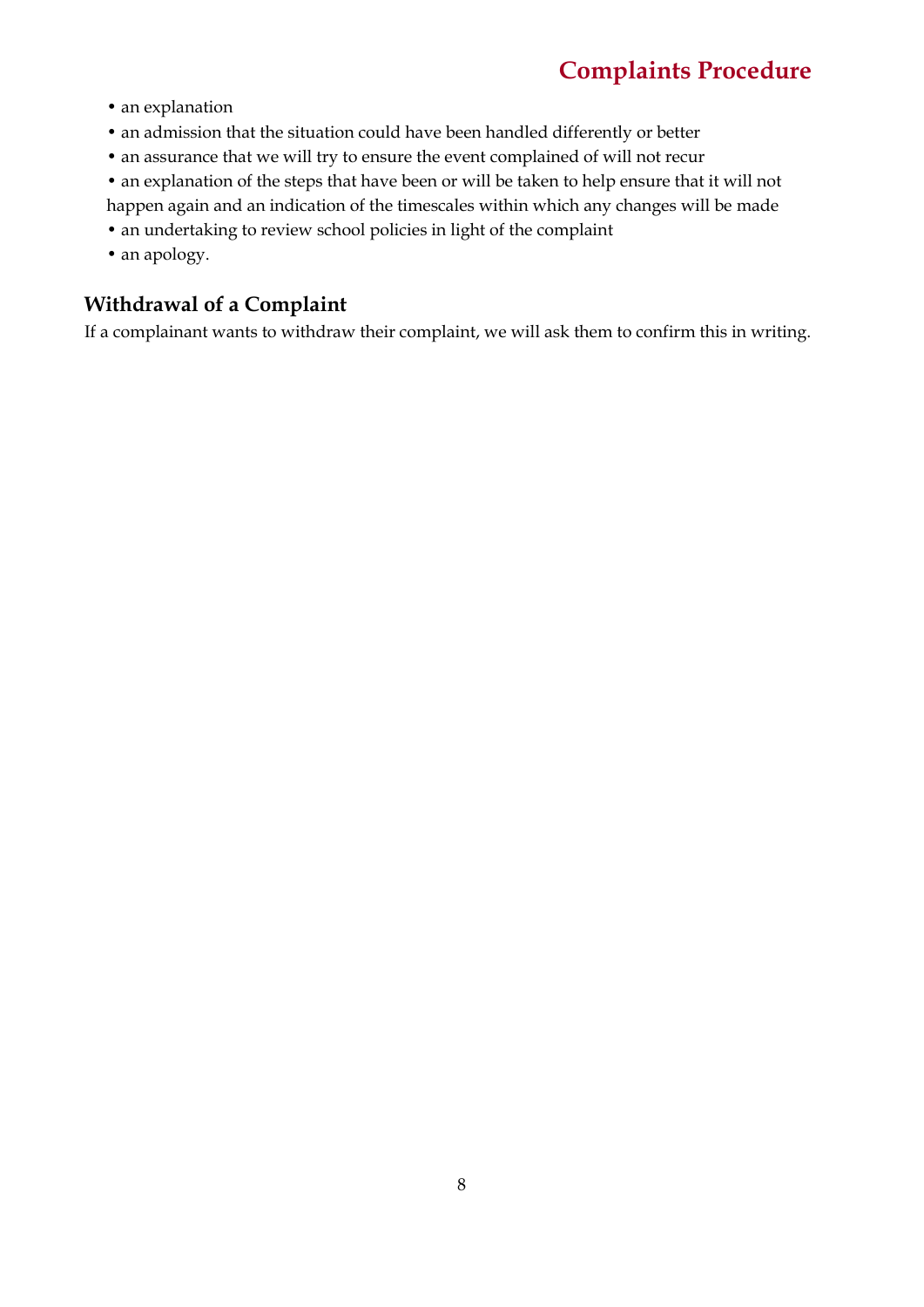## **Formal Process for complaints against a member of staff Stage 1**

Formal complaints must be made to the Head Master (unless they are about the Head Master), via the school office. This may be done in person, in writing, or by telephone. The Head Master will record the date the complaint is received and will acknowledge receipt of the complaint in writing (either by letter or email) within two school days. Within this response, the Head Master will seek to clarify the nature of the complaint, ask what remains unresolved and what outcome the complainant would like to see. The Head Master can consider whether a face to face meeting is the most appropriate way of doing this. *Note: The Head Master may delegate the investigation to another member of the school's senior leadership team but not the decision to be taken.* During the investigation, the Head Master (or investigator) will:

- if necessary, interview those involved in the matter and/or those complained of, allowing them to be accompanied if they wish
- keep a written record of any meetings/interviews in relation to their investigation.

At the conclusion of their investigation, the Head Master will provide a formal written response within 20 school days of the date of receipt of the complaint. If the Head Master is unable to meet this deadline, they will provide the complainant with an update and revised response date.

The response will detail any actions taken to investigate the complaint and provide a full explanation of the decision made and the reason(s) for it. Where appropriate, it will include details of actions Wimbledon College will take to resolve the complaint. The Head Master will advise the complainant of how to escalate their complaint should they remain dissatisfied with the outcome of Stage 1.

If the complaint is about the Head Master, or a member of the governing body (including the Chair or Vice-Chair), a suitably skilled governor will be appointed to complete all the actions at Stage 1.

Complaints about the Head Master or member of the governing body must be made to the Clerk, via the school office. If the complaint is:

- jointly about the Chair and Vice Chair or
- the entire governing body or
- the majority of the governing body

Stage 1 will be considered by an independent investigator appointed by the governing body or Trustees. At the conclusion of their investigation, the independent investigator will provide a formal written response.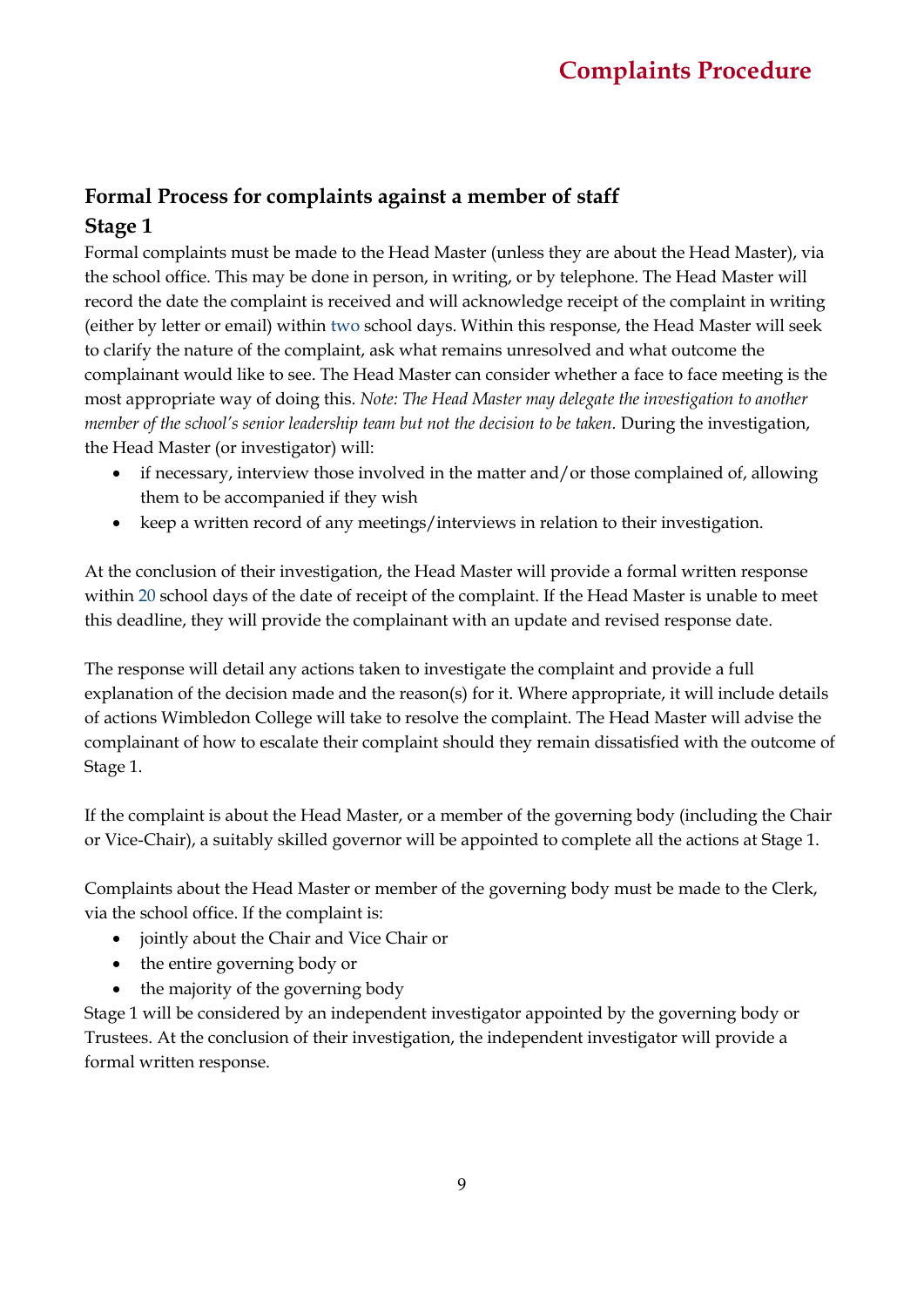#### **Stage 2**

If the complainant is dissatisfied with the outcome at Stage 1 and wishes to take the matter further, they can escalate the complaint to Stage 2 – a meeting with members of the governing body's complaints committee, which will be formed of the first three, impartial, governors available. This is the final stage of the complaints procedure. A request to escalate to Stage 2 must be made to the Clerk, via the school office, within ten school days of receipt of the Stage 1 response.

The Clerk will record the date the complaint is received and acknowledge receipt of the complaint in writing (either by letter or email) within two school days. Requests received outside of this time frame will only be considered if exceptional circumstances apply.

The Clerk will write to the complainant to inform them of the date of the meeting. They will aim to convene a meeting within 15 school days of receipt of the Stage 2 request. If this is not possible, the Clerk will provide an anticipated date and keep the complainant informed.

If the complainant rejects the offer of three proposed dates, without good reason, the Clerk will decide when to hold the meeting. It will then proceed in the complainant's absence on the basis of written submissions from both parties.

The complaints committee will consist of at least three governors with no prior involvement or knowledge of the complaint. Prior to the meeting, they will decide amongst themselves who will act as the Chair of the Complaints Committee. If there are fewer than three governors from Wimbledon College available, the Clerk will source any additional, independent governors through another local school or through their LA's Governor Services team, in order to make up the committee. Alternatively, an entirely independent committee may be convened to hear the complaint at Stage 2. The committee will decide whether to deal with the complaint by inviting parties to a meeting or through written representations, but in making their decision they will be sensitive to the complainant's needs.

If the complainant is invited to attend the meeting, they may bring someone along to provide support. This can be a relative or friend. Generally, we do not encourage either party to bring legal representatives to the committee meeting. However, there may be occasions when legal representation is appropriate. For instance, if a school employee is called as a witness in a complaint meeting, they may wish to be supported by union and/or legal representation. *Note: Complaints about staff conduct will not generally be handled under this complaints procedure. Complainants will be advised that any staff conduct complaints will be considered under staff disciplinary procedures, if appropriate, but outcomes will not be shared with them.* Representatives from the media are not permitted to attend. At least 10 school days before the meeting, the Clerk will:

- confirm and notify the complainant of the date, time and venue of the meeting, ensuring that, if the complainant is invited, the dates are convenient to all parties and that the venue and proceedings are accessible
- request copies of any further written material to be submitted to the committee at least 5 school days before the meeting.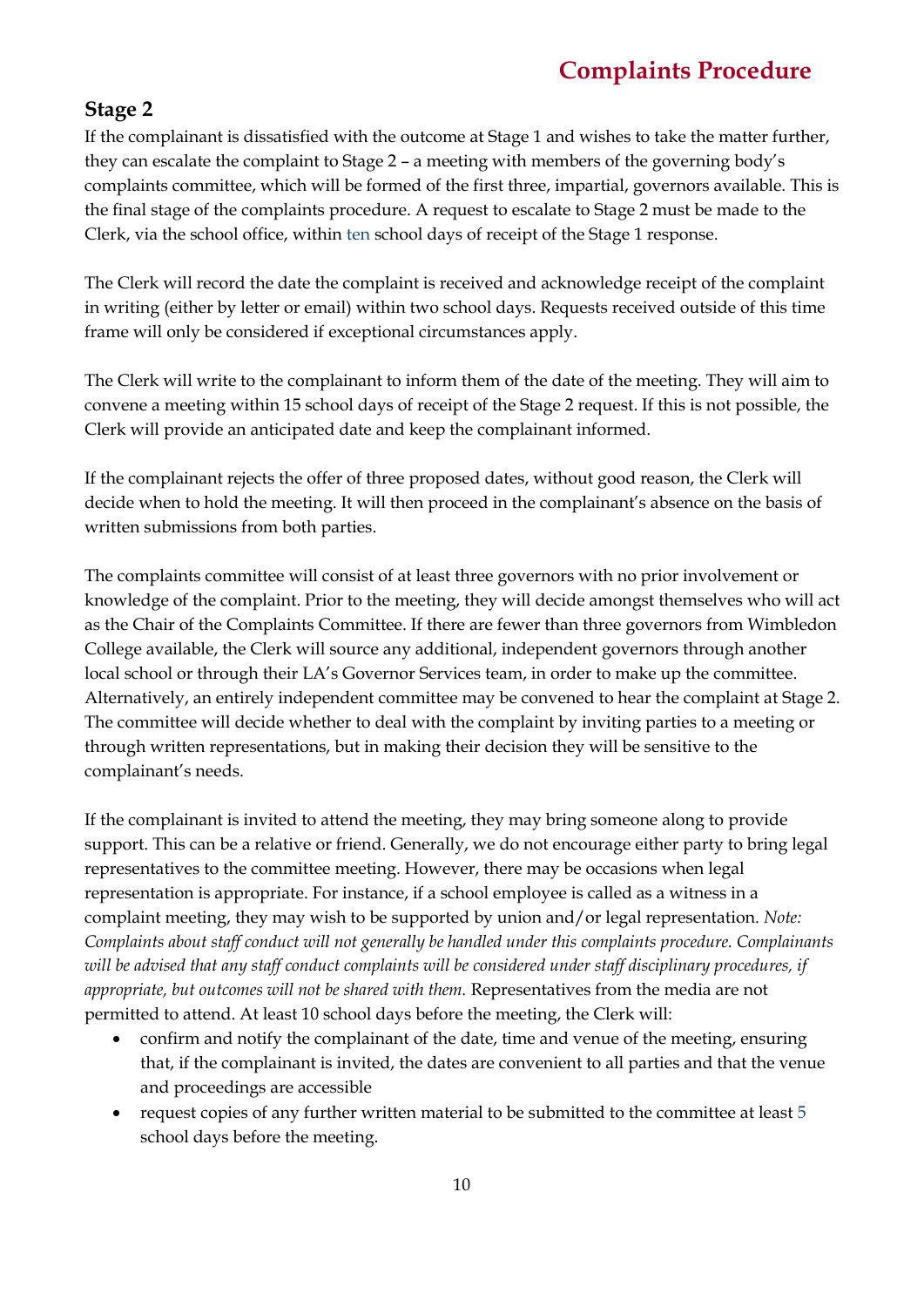Any written material will be circulated to all parties at least 3 school days before the date of the meeting. The committee will not normally accept, as evidence, recordings of conversations that were obtained covertly and without the informed consent of all parties being recorded.

The committee will also not review any new complaints at this stage or consider evidence unrelated to the initial complaint to be included. New complaints must be dealt with from Stage 1 of the procedure.

The meeting will be held in private. Electronic recordings of meetings or conversations are not normally permitted unless a complainant's own disability or special needs require it. Prior knowledge and consent of all parties attending must be sought before meetings or conversations take place. Consent will be recorded in any minutes taken.

The committee will consider the complaint and all the evidence presented. The committee can:

- uphold the complaint in whole or in part
- dismiss the complaint in whole or in part.

If the complaint is upheld in whole or in part, the committee will:

- decide on the appropriate action to be taken to resolve the complaint
- where appropriate, recommend changes to the school's systems or procedures to prevent similar issues in the future.

The Chair of the Committee will provide the complainant and Wimbledon College with a full explanation of their decision and the reason(s) for it, in writing, within 5 school days. The letter to the complainant will include details of how to contact the Department for Education if they are dissatisfied with the way their complaint has been handled by Wimbledon College.

If the complaint is:

- jointly about the Chair and Vice Chair or
- the entire governing body or
- the majority of the governing body

Stage 2 will be heard by a committee of independent, co-opted governors.

The response will detail any actions taken to investigate the complaint and provide a full explanation of the decision made and the reason(s) for it. Where appropriate, it will include details of actions Wimbledon College will take to resolve the complaint.

The response will also advise the complainant of how to escalate their complaint should they remain dissatisfied.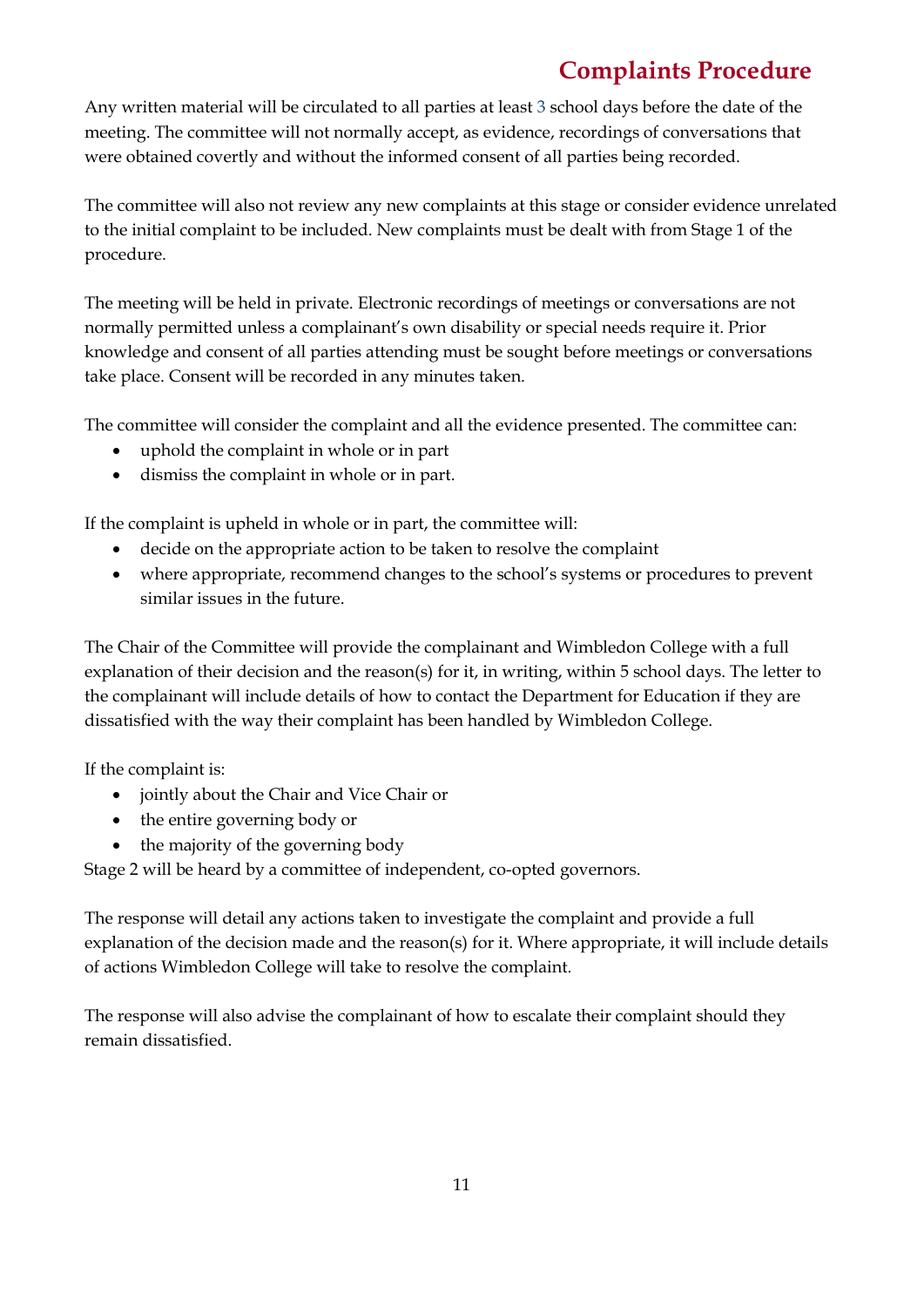## **Next Steps**

If the complainant believes the school did not handle their complaint in accordance with the published complaints procedure or they acted unlawfully or unreasonably in the exercise of their duties under education law, they can contact the Department for Education after they have completed Stage 2.

The Department for Education will not normally reinvestigate the substance of complaints or overturn any decisions made by Wimbledon College. They will consider whether Wimbledon College has adhered to education legislation and any statutory policies connected with the complaint.

The complainant can refer their complaint to the Department for Education online at: www.education.gov.uk/contactus, by telephone on: 0370 000 2288 or by writing to: Department for Education Piccadilly Gate Store Street Manchester M1 2WD.

**Next review date: June 2023**